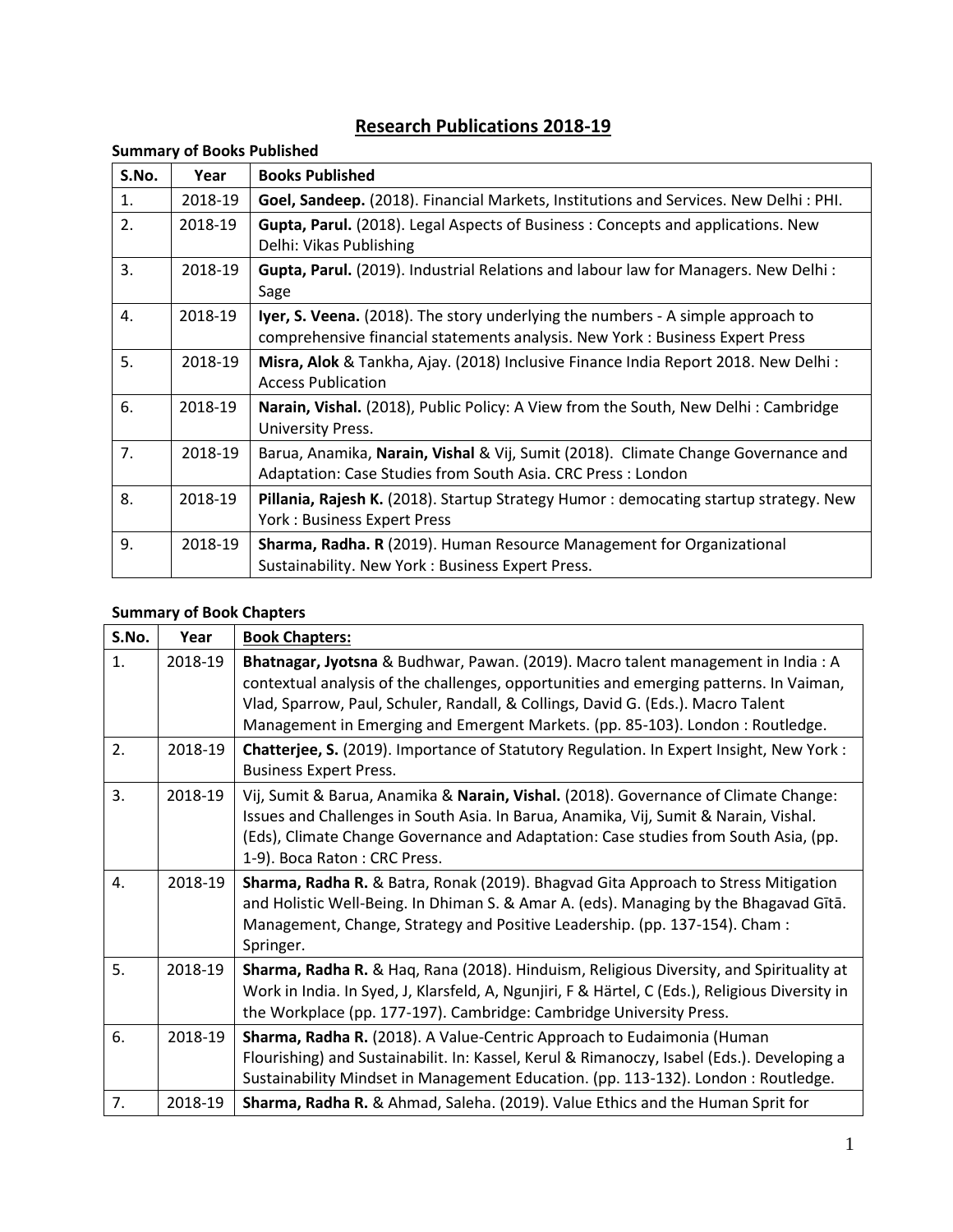|     |         | Responsible Management. In Sharma, Radha R. (Eds). Human Resource Management<br>for Organizational Sustainability (pp. 119-135). New York: Business Expert Press.                                                                                                          |
|-----|---------|----------------------------------------------------------------------------------------------------------------------------------------------------------------------------------------------------------------------------------------------------------------------------|
| 8.  | 2018-19 | Kumar, Pravin & Singh, Rajesh Kumar (2018). Selection of Sustainable Suppliers. In Julia<br>Connell et. Al. (Eds.). Global Value Chains, Flexibility and Sustainability. (pp. 283-300).<br>Cham: Springer.                                                                 |
| 9.  | 2018-19 | Srivastava, Ritu. (2018). Customer Expectations at the Urban Bottom of Pyramid in<br>India: A Grounded Theory Approach. In Rajagopal & Behl, Ramesh. (Eds.) Business<br>Governance and Society Analyzing Shifts, Conflicts, and Challenges.(pp.55-73). Cham :<br>Springer. |
| 10. | 2018-19 | Brahma, Mita, Tripathi, Shiv S & Bijlani, Subash. (2018). New Venture Creation: From<br>Gartner to the Present. In G. Javadian et al. (eds.), Foundational Research in<br>Entrepreneurship Studies, (pp. 77-102). Cham: Springer                                           |
| 11. | 2018-19 | Tripathi, Shiv S & Mathew, Benjamin. (2019). Providing Safe Driniking water to Ude<br>Karan. In Sharma, Radha R.(Eds). Human Resource Management for Organizational<br>Sustainability (pp. 189-203). New York: Business Expert Press.                                      |

#### **Summary of Journal Articles:**

| S.No. | Year    | <b>Journal Articles:</b>                                                                                                                                                                                                                                                                                                      |
|-------|---------|-------------------------------------------------------------------------------------------------------------------------------------------------------------------------------------------------------------------------------------------------------------------------------------------------------------------------------|
| 1.    | 2018-19 | Palvia, Shailendra, Aeron, Prageet, Gupta, Parul, Mahapatra, Diptiranjan, Parida, Ratr,<br>Rosner, Rebecca & Sindhi, Sumita. (2018). Online Education: Worldwide Status,<br>Challenges, Trends, and Implications. Journal of Global Information Technology<br>Management. 21 (4), 233-241, DOI:10.1080/1097198X.2018.1542262. |
| 2.    | 2018-19 | Aeron, Prageet & Jain, Shilpi & Kumar, Alok. (2019). Revisiting Trust toward E-Retailers<br>among Indian Online Consumers. Journal of Internet Commerce. 18(1), 45-72.<br>DOI:10.1080/15332861.2019.1567186.                                                                                                                  |
| 3.    | 2018-19 | Anand, Manoj & Jagandeep, Singh & Gandhi, Karan. (2018). An Empirical Study on the<br>relevance of Advertising, Sales Promotion, R&D, and Training & Development Expenses<br>on Firm Value in the Indian Context, South Asian Journal of Management, 25(3), 7-31.                                                             |
| 4.    | 2018-19 | Anand, Manoj & Jagandeep, Singh. (2018). Impact of Automobile Regulations on<br>Shareholders' Wealth: Indian Empirical Evidence. Metamorphosis: A Journal of<br>Management Research, 17(1), 28-40. DOI:10.1177/0972622518770833.                                                                                              |
| 5.    | 2018-19 | Ashra, Sunil & Sharma, Sharat & Gupta, Narain. (2018). Sensitivity of Traffic Demand to<br>Fare Rationalisation The Case of Delhi's Airport Metro Express Link. Economic and<br>political weekly. 53(38), 49-55.                                                                                                              |
| 6.    | 2018-19 | Mishra, Pavitra & Bhatnagar, Jyotsna. (2019). Individual, organizational and social level<br>antecedents of work-family enrichment: Does gender acts as a moderator?. Journal of<br>Asia Business Studies. 13(1), 108-132. DOI:10.1108/JABS-10-2017-0186.                                                                     |
| 7.    | 2018-19 | Jain, Anshul & Biswal, Pratap Chandra. (2018). Does internet search interest for gold<br>move the gold spot, stock and exchange rate markets? A study from India. Resources<br>Policy, doi.org/10.1016/j.resourpol.2018.04.016.                                                                                               |
| 8.    | 2018-19 | Singhal, Shelly & Biswal, Pratap Chandra. (2019). Dynamic Commodity Portfolio<br>Management: A Regime-switching VAR Model. Global Business Review.<br>DOI:10.1177/0972150918811705.                                                                                                                                           |
| 9.    | 2018-19 | Singhal, Shelly & Choudhary, Sangita & Biswal, Pratap Chandra. (2019). Return and<br>volatility linkages among International crude oil price, gold price, exchange rate and                                                                                                                                                   |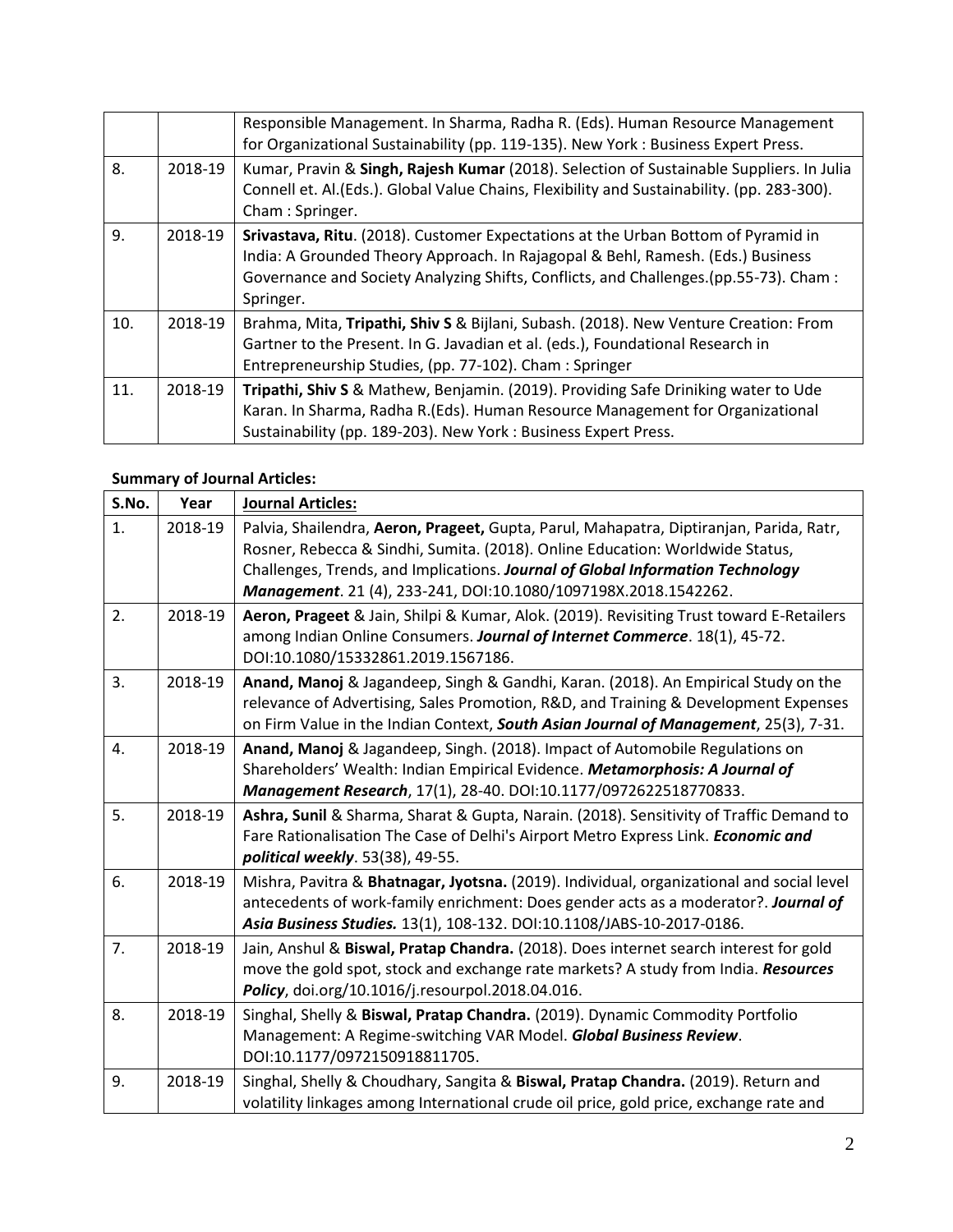|     |         | stock markets: Evidence from Mexico. Resources Policy. 60. 255-261.<br>10.1016/j.resourpol.2019.01.004.                                                                                                                                                                                                 |
|-----|---------|---------------------------------------------------------------------------------------------------------------------------------------------------------------------------------------------------------------------------------------------------------------------------------------------------------|
| 10. | 2018-19 | Dasgupta, Meeta. (2018). Driving innovation through strategic alliances: a framework.<br>International Journal of Strategic Business Alliances. 6(3), 130-147.<br>DOI:10.1504/IJSBA.2018.10015610.                                                                                                      |
| 11. | 2018-19 | Dasgupta, Meeta. (2018). Value innovation: for and with customers. International<br>Journal of Indian Culture and Business Management. 16(3), 264-286,<br>DOI:10.1504/IJICBM.2018.10011491.                                                                                                             |
| 12. | 2018-19 | Jena, Sangram & Dash, Ashutosh. (2018). Aditya Birla Money: developing options of<br>investment strategy. Emerald Emerging Markets Case Studies. 8(3), 1-27.<br>DOI: 10.1108/EEMCS-08-2017-0223.                                                                                                        |
| 13. | 2018-19 | Baker, H, Kumar, Satish, Goyal, Nisha & Gaur, Vidhu. (2018). How Financial Literacy and<br>Demographic Variables Relate to Behavioral Biases. Managerial Finance. 45(1), 124-<br>146. DOI: 10.1108/MF-01-2018-0003.                                                                                     |
| 14. | 2018-19 | Gaur, Vidhu. (2018). Wisdom of Vedanta for management educators of 21st century.<br>Journal of Business & Retail Management Research. 13(2), 63-69<br>DOI:10.24052/JBRMR/V13IS02/ART-06.                                                                                                                |
| 15. | 2018-19 | Kapoor, Nimisha & Goel, Sandeep. (2018). Board Characteristics and Earnings<br>Management: A Literature Review for gap analysis in Emerging Economies.<br>Accountancy Business and The Public Interest, 17, 106-131.                                                                                    |
| 16. | 2018-19 | Goel, Sandeep. (2018). Earnings Management in Corporate Enterprises in India: A Test<br>for Multi nationality, Reputation, and Related variables. International Journal of<br>Emerging Markets. 13(6), 1820-1834. DOI:10.1108/IJoEM-06-2017-0206.                                                       |
| 17. | 2018-19 | Goel, Sandeep. (2018). The big bath of demonetization in India: strike on black money<br>for corporate governance. Journal of Money Laundering Control. 21(4) 594-600.<br>DOI:10.1108/JMLC-11-2017-0063.                                                                                                |
| 18. | 2018-19 | Gupta, Amit Kumar. (2019). Impact of Innovation on firm performance : an evidence<br>from Indian Manufacturing Industries. JBIMS SPECTRUM: A Journal of Jamnalal Bajaj<br>Institute of Management Studies, 7(1), 82-94.                                                                                 |
| 19. | 2018-19 | Gupta, Narain & Dutta, Goutam & K. Tiwari, Manoj. (2018). An integrated decision<br>support system for strategic supply chain optimisation in process industries: the case of<br>a zinc company. International Journal of Production Research. 56(17), 5866-5882.<br>DOI:10.1080/00207543.2018.1456698. |
| 20. | 2018-19 | Dutta, Goutam, Gupta, Narain, Mandal, Jasashwi & Tiwari, Manoj. (2018). New<br>Decision Support System for Strategic Planning in Process Industries: Computational<br>Results. Computers & Industrial Engineering. 124, 36-47. DOI:<br>10.1016/j.cie.2018.07.016                                        |
| 21. | 2018-19 | Ashra, Sunil & Sharma, Sharat & Gupta, Narain. (2018). Sensitivity of Traffic Demand to<br>Fare Rationalisation The Case of Delhi's Airport Metro Express Link. Economic and<br>political weekly. 53(38), 49-55.                                                                                        |
| 22. | 2018-19 | Sardana, Deepak & Gupta, Narain & Sharma, Piyush. (2018). Spirituality and religiosity<br>at the junction of consumerism: Exploring Consumer Preference for Spiritual Brands.<br>International Journal of Consumer Studies, 42(6), 724-735, DOI:10.1111/ijcs.12467.                                     |
| 23. | 2018-19 | Gupta, Parul, Chauhan, Sumedha & P. Jaiswal, M. (2019). Classification of Smart City<br>Research - a Descriptive Literature Review and Future Research Agenda. Information                                                                                                                              |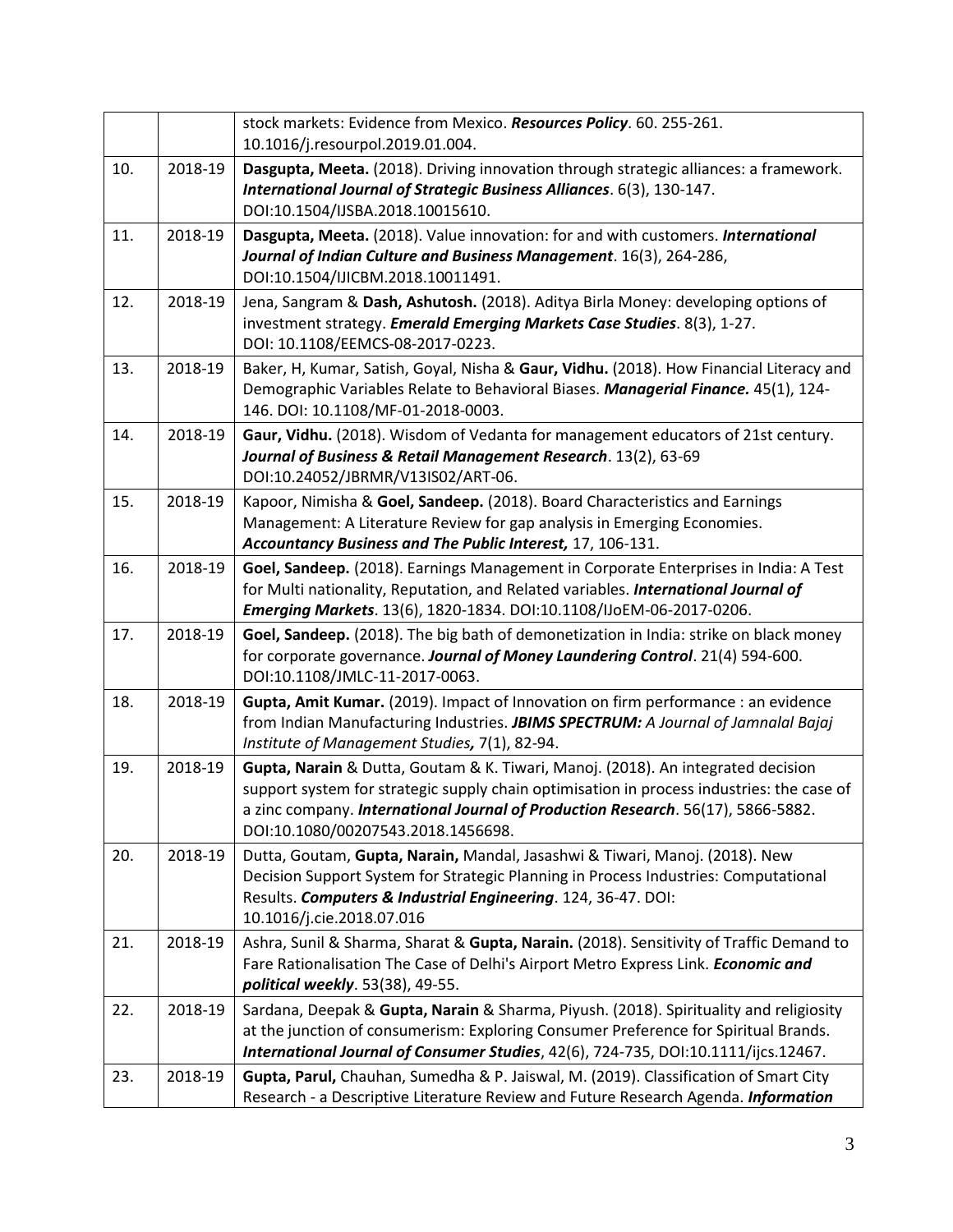|     |         | Systems Frontiers. DOI:10.1007/s10796-019-09911-3.                                                                                                                                                                                                                                                                                                                |
|-----|---------|-------------------------------------------------------------------------------------------------------------------------------------------------------------------------------------------------------------------------------------------------------------------------------------------------------------------------------------------------------------------|
| 24. | 2018-19 | Chauhan, Sumedha & Gupta, Parul & Jaiswal, Mahadeo. (2018). Factors inhibiting the<br>internet adoption by base of the pyramid in India. Digital Policy, Regulation and<br>Governance. 20(4), 323-336, DOI:10.1108/DPRG-01-2018-0001.                                                                                                                             |
| 25. | 2018-19 | Palvia, Shailendra, Aeron, Prageet, Gupta, Parul, Mahapatra, Diptiranjan, Parida, Ratr,<br>Rosner, Rebecca & Sindhi, Sumita. (2018). Online Education: Worldwide Status,<br>Challenges, Trends, and Implications. Journal of Global Information Technology<br>Management. 21 (4), 233-241, DOI:10.1080/1097198X.2018.1542262.                                     |
| 26. | 2018-19 | Gupta, Shaphali. (2019). Understanding the feasibility and value of grassroots<br>innovation. Journal of the Academy of Marketing Science, DOI:10.1007/s11747-019-<br>00639-9.                                                                                                                                                                                    |
| 27. | 2018-19 | Jain, Anshul & Biswal, Pratap Chandra. (2018). Does internet search interest for gold<br>move the gold spot, stock and exchange rate markets? A study from India. Resources<br>Policy, doi.org/10.1016/j.resourpol.2018.04.016.                                                                                                                                   |
| 28. | 2018-19 | Kaushal, Leena Ajit. (2018). The Rise of Sharing Economy & Regulatory Challenges in<br>India. Economic Challenger. 82, 61-66.                                                                                                                                                                                                                                     |
| 29. | 2018-19 | Kaushal, Leena Ajit. (2018) "Small vs luxury cars: what is the coherent strategy for<br>MNCs to survive in india's automobile market?", Strategic Direction, 34(6), 30-32,<br>https://doi.org/10.1108/SD-07-2017-0108.                                                                                                                                            |
| 30. | 2018-19 | Kaushal, Leena Ajit. (2018). The Sharing Economy and Sustainability: a Case Study of<br>India. Valahian Journal of Economic Studies. 9(23), 7-16. DOI:10.2478/vjes-2018-0013.                                                                                                                                                                                     |
| 31. | 2018-19 | Kumar, Avanish. (2019). Citizen-centric model of governmental entrepreneurship:<br>Transforming public service management for the empowerment of marginalized<br>women. Transforming Government People Process and Policy. 13(1), 62-75,<br>DOI: 10.1108/TG-03-2018-0023.                                                                                         |
| 32. | 2018-19 | Kumar, Avanish. (2019). Negotiating income and identity in cities: a case of ethnic<br>migrants living beyond slum in India, Asian Ethnicity, 20(3), 298-311,<br>DOI: 10.1080/14631369.2019.1575717                                                                                                                                                               |
| 33. | 2018-19 | Gupta, Surabhi & Kumar, Avanish. (2018). Social licence to operate: A review of<br>literature and a future research agenda. Social Business. 8(2), 187-203.<br>DOI: 10.1362/204440818X15333820366450.                                                                                                                                                             |
| 34. | 2018-19 | Mukherjee, Jaydeep. (2018). Ajanta Spinning Yarns Company. Vilakshan: XIMB Journal<br>of Management. 15(1), 113-126.                                                                                                                                                                                                                                              |
| 35. | 2018-19 | Mukherjee, Jaydeep. (2018). Customer Service Failure at Airways (India) Limited (A and<br>B). Vision: The Journal of Business Perspective. 22(4), 425-434,<br>DOI:10.1177/0972262918803492.                                                                                                                                                                       |
| 36. | 2018-19 | Roth, Dik, Shah Alam, Khan, Muhammad, Jahan, Israt, Rahman, Rezaur, Narain, Vishal,<br>Singh, Aditya, Priya, Monica, Sen, Sucharita, Shrestha, Anushiya, Yakami, Saroj. (2018).<br>Climates of urbanization: local experiences of water security, conflict and cooperation<br>in peri-urban South-Asia. Climate Policy. 1-16. DOI: 10.1080/14693062.2018.1530967. |
| 37. | 2018-19 | Vij, Sumit, Narain, Vishal, Karpouzoglou, Timos & Mishra, Pratik. (2018). From the core<br>to the periphery: Conflicts and cooperation over land and water in periurban Gurgaon,<br>India. Land Use Policy. 76, 382-390. DOI:10.1016/j.landusepol.2018.04.050.                                                                                                    |
| 38. | 2018-19 | Singh, Aditya & Narain, Vishal. (2019). Fluid Institutions: Commons in Transition in the<br>Periurban Interface. Society & Natural Resources. DOI:                                                                                                                                                                                                                |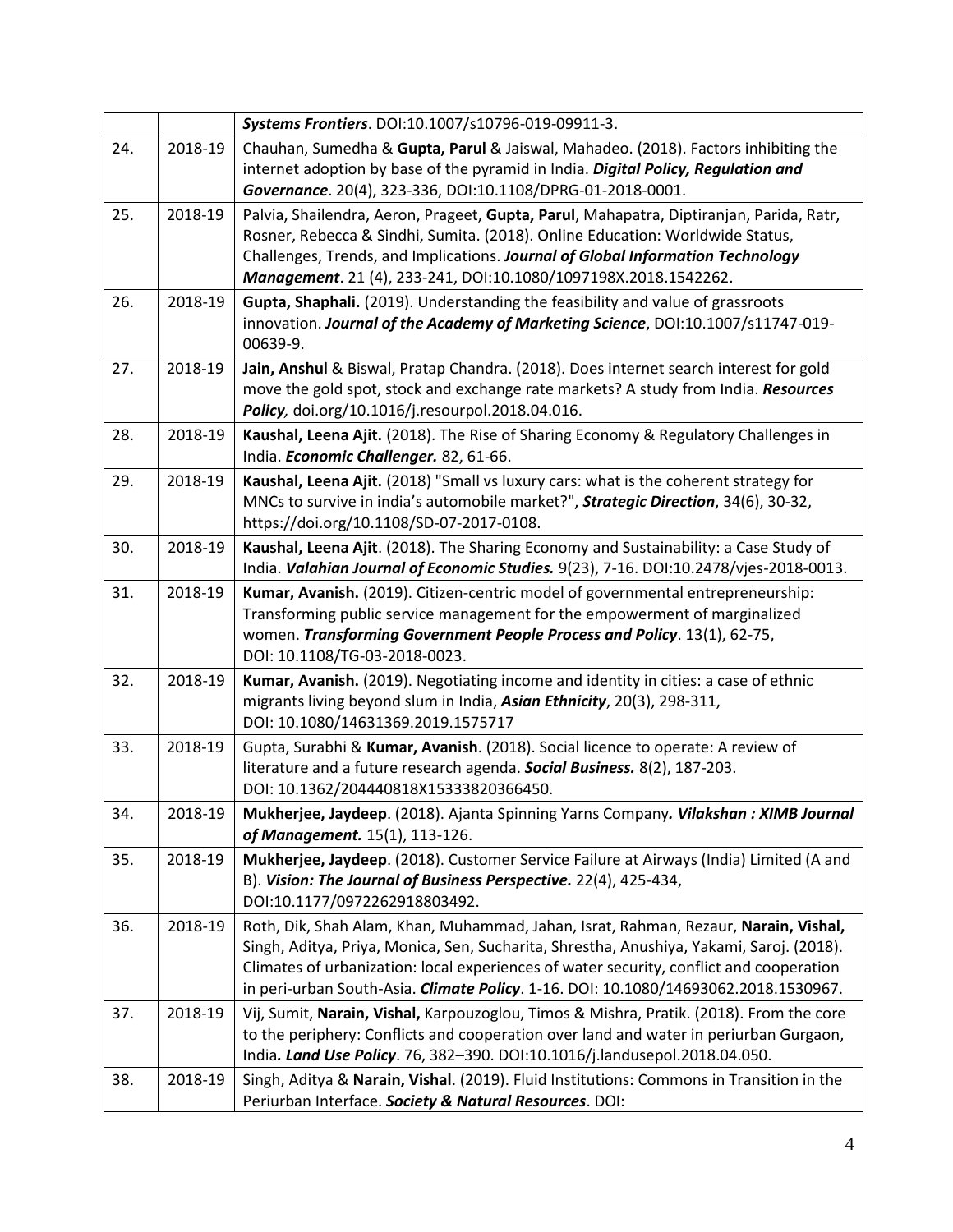|     |         | 10.1080/08941920.2018.1559380.                                                                                                                                                                                                                                                               |
|-----|---------|----------------------------------------------------------------------------------------------------------------------------------------------------------------------------------------------------------------------------------------------------------------------------------------------|
| 39. | 2018-19 | Narain, Vishal & Singh, Aditya. (2019). Replacement or displacement? Periurbanisation<br>and changing water access in the Kumaon Himalaya, India. Land Use Policy. 82. 130-<br>137. DOI:10.1016/j.landusepol.2018.12.004.                                                                    |
| 40. | 2018-19 | Shah, Sameer H. & Narain, Vishal. (2019). Reframing India's water crisis: an institutions<br>and entitlements perspective. Geoforum. 101, 76-79. DOI:<br>10.1016/j.geoforum.2015.07.022                                                                                                      |
| 41. | 2018-19 | Mishra, P & Narain, Vishal, (2018). Urban canals and peri-urban agrarian institutions a<br>study of budhera village in Gurgaon. Economic and Political Weekly. 53(37), 51-58.                                                                                                                |
| 42. | 2018-19 | Panda, Abinash & Jain, Nikunj. (2018). Compulsive Smartphone Usage and Users' Ill-<br>Being among Young Indians: Does Personality Matter?. Telematics and Informatics,<br>35(5), 1355-1372. DOI: 10.1016/j.tele.2018.03.006                                                                  |
| 43. | 2018-19 | Panda, Abinash. (2019). Why do leadership development efforts fail in organisations in<br>India and what can be done about it. International Journal of Indian Culture and<br>Business Management. 18(2), 184-217. DOI: 10.1504/IJICBM.2019.098010.                                          |
| 44. | 2018-19 | Prashar, Anupama. (2018) Toward cycle time reduction in manufacturing SMEs:<br>Proposal and evaluation, Quality Engineering, 30(3), 469-484,<br>DOI: 10.1080/08982112.2018.1460669.                                                                                                          |
| 45. | 2018-19 | Prashar, Anupama. (2019). THANKYOU: from waste to resource. Emerald Emerging<br>Markets Case Studies. 9(1), 1-21. DOI: 10.1108/EEMCS-03-2018-0038.                                                                                                                                           |
| 46. | 2018-19 | Vyas, Vishal, Roy, Ankur & Raitani, Sonika. (2018) "Do the competitors affect cross-<br>buying decisions?", International Journal of Bank Marketing, 36(1), 2-18.<br>DOI: 10.1108/IJBM-06-2016-0085                                                                                          |
| 47. | 2018-19 | Anwar, Mohd & Shaikh, Imlak. (2018). Banking Expansion and Income Growth in India.<br>Sustainability. 10(8), 1-18, DOI:10.3390/su10082756.                                                                                                                                                   |
| 48. | 2018-19 | Shaikh, Imlak. (2018). The Brexit and investors' fear. Economic Review- Ekonomski<br>Pregled. 69 (4), 396-422. DOI:10.32910/ep.69.4.3.                                                                                                                                                       |
| 49. | 2018-19 | Tiwari, Ashu & Shaikh, Imlak & Patro, Archana. (2018). Insurance and risk practices: an<br>exploration of religious texts to reveal the evolutionary development of insurance<br>institutions. Journal of Social and Economic Development. 20(2), 274-292,<br>DOI:10.1007/s40847-018-0070-6. |
| 50. | 2018-19 | Tiwari, Ashu & Patro, Archana & Shaikh, Imlak. (2019). Information Communication<br>Technology-Enabled Platforms and P&C Insurance Consumption: Evidence from<br>Emerging & Developing Economies. Review of Economics & Finance, 15 (1), 81-95                                               |
| 51. | 2018-19 | Shaikh, Imlak. (2019). On the Relationship between Economic Policy Uncertainty and<br>the Implied Volatility Index. Sustainability. 11(6), 3-11. DOI: 10.3390/su11061628.                                                                                                                    |
| 52. | 2018-19 | Sharma, Radha R & Pardasani, Rupali. (2018). Convergence of Western and Eastern<br>Perspectives into Spirituo- Humanistic Leadership, IBA Journal of Management 10(1),<br>$15-25.$                                                                                                           |
| 53. | 2018-19 | Gulyani, Gaatha & Sharma, Tanuja. (2018). Total rewards components and work<br>happiness in new ventures: The mediating role of work engagement. Evidence-based<br>HRM: a Global Forum for Empirical Scholarship, 6(3), 255-271. DOI:10.1108/EBHRM-<br>12-2017-0063                          |
| 54. | 2018-19 | Dahiya, Shashi & Handa, S.S. & Singh, Netra Pal. (2017). A feature selection enabled<br>hybrid-bagging algorithm for credit risk evaluation. Expert Systems. 34(6), 1-11.                                                                                                                    |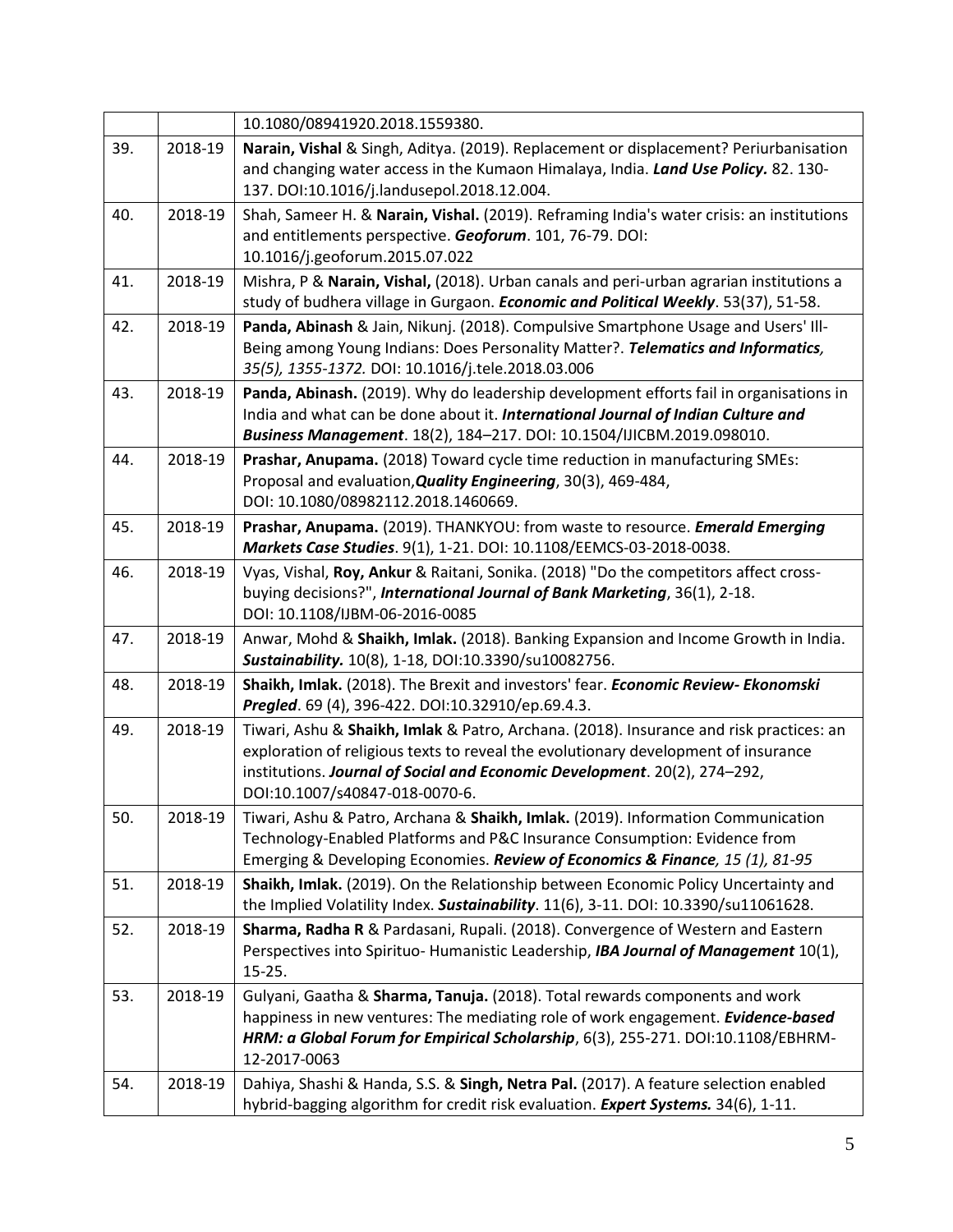|     |         | DOI:10.1111/exsy.12217.                                                                                                                                                                                                                                                                                            |
|-----|---------|--------------------------------------------------------------------------------------------------------------------------------------------------------------------------------------------------------------------------------------------------------------------------------------------------------------------|
| 55. | 2018-19 | Singh, Netra Pal. (2018). Exploratory Analysis of Emergence of Dengue Fever Cases in<br>Delhi, India. Journal of Management and Training for Industries. 5(1), 32-45.<br>DOI:10.12792/JMTI.5.1.32.                                                                                                                 |
| 56. | 2018-19 | Singh, Rajesh Kumar & Agrawal, Saurabh. (2018). Analysing disposition strategies in<br>reverse supply chains: Fuzzy TOPSIS approach. Management of Environmental Quality:<br>An International Journal. 29(3), 427-443. DOI: 10.1108/MEQ-12-2017-0177.                                                              |
| 57. | 2018-19 | Gupta, Anchal, Singh, Rajesh Kumar & Suri, Pradeep. (2018). Analysis of Challenges<br>Faced by Indian Logistics Service Providers. Operations and Supply Chain<br>Management: An International Journal. 11(4), 214-225. DOI:10.31387/oscm0350215.                                                                  |
| 58. | 2018-19 | Gupta, Anchal, Suri, Pradeep & Singh, Rajesh Kumar (2018). Analyzing the Interaction<br>of Barriers in E-Governance Implementation for Effective Service Quality: Interpretive<br>Structural Modeling Approach. Business Perspectives and Research. 7(1), 59-75.<br>10.1177/2278533718800562.                      |
| 59. | 2018-19 | Kumar, Pravin, Ahmed, Faisal & Singh, Rajesh Kumar & Sinha, Prerna. (2018).<br>Determination of hierarchical relationships among sustainable development goals using<br>interpretive structural modeling. Environment Development and Sustainability. 20(5),<br>2119-2137. DOI:10.1007/s10668-017-9981-1.          |
| 60. | 2018-19 | Singh, Rajesh Kumar & Gupta, Ayush. (2019). Framework for sustainable maintenance<br>system: ISM-fuzzy MICMAC and TOPSIS approach. Annals of Operations Research.<br>DOI:10.1007/s10479-019-03162-w.                                                                                                               |
| 61. | 2018-19 | Garg, S.K., Bhandari, Dimple & Singh, Rajesh Kumar (2018). Justification of advanced<br>manufacturing technologies for small and medium enterprises from auto component<br>sector: AHP approach. International Journal of Productivity and Quality Management.<br>23(4), 473-491. DOI:10.1504/IJPQM.2018.10011181. |
| 62. | 2018-19 | Gupta, Anchal, Singh, Rajesh Kumar & Suri, Pradeep. (2018). Prioritizing Critical Success<br>Factors for Sustainable Service Quality Management by Logistics Service Providers.<br>Vision: The Journal of Business Perspective. 22(3), 295-305.<br>DOI:10.1177/0972262918786102.                                   |
| 63. | 2018-19 | Agrawal, Saurabh, Singh, Rajesh Kumar, & Murtaza, Qasim. (2018). Reverse supply<br>chain issues in Indian electronics industry: a case study. Journal of Remanufacturing.<br>8(3), 115-129. DOI: 10.1007/s13243-018-0049-7.                                                                                        |
| 64. | 2018-19 | Singh, Rajesh Kumar, Chaudhary, Nikhil & Saxena, Nikhil. (2018). Selection of<br>warehouse location for a global supply chain: A case study. IIMB Management Review.<br>30(4), 343-356, DOI:10.1016/j.iimb.2018.08.009.                                                                                            |
| 65. | 2018-19 | Jakhar, Meenakshi & Srivastava, Manoj. (2018). Drivers, enablers and resistors of<br>electronic health record system implementation in India. British Journal of Healthcare<br>Management. 24(6), 281-287, DOI:10.12968/bjhc.2018.24.6.281.                                                                        |
| 66. | 2018-19 | Jakhar, Meenakshi & Srivastava, Manoj. (2018). Prioritization of drivers, enablers and<br>resistors of agri-logistics in an emerging economy using fuzzy AHP. British Food Journal.<br>120(9), 2166-2181. DOI:10.1108/BFJ-11-2017-0608.                                                                            |
| 67. | 2018-19 | Srivastava, Vibhava. (2018). Modelling antecedents of scepticism towards green<br>advertising: Evidence from India. International Journal of Internet Marketing and<br>Advertising. 12(2), 105-121. DOI:10.1504/IJIMA.2018.090950.                                                                                 |
| 68. | 2018-19 | Brahma, Mita & Tripathi, Shiv. (2018). Performance of internal corporate ventures: the                                                                                                                                                                                                                             |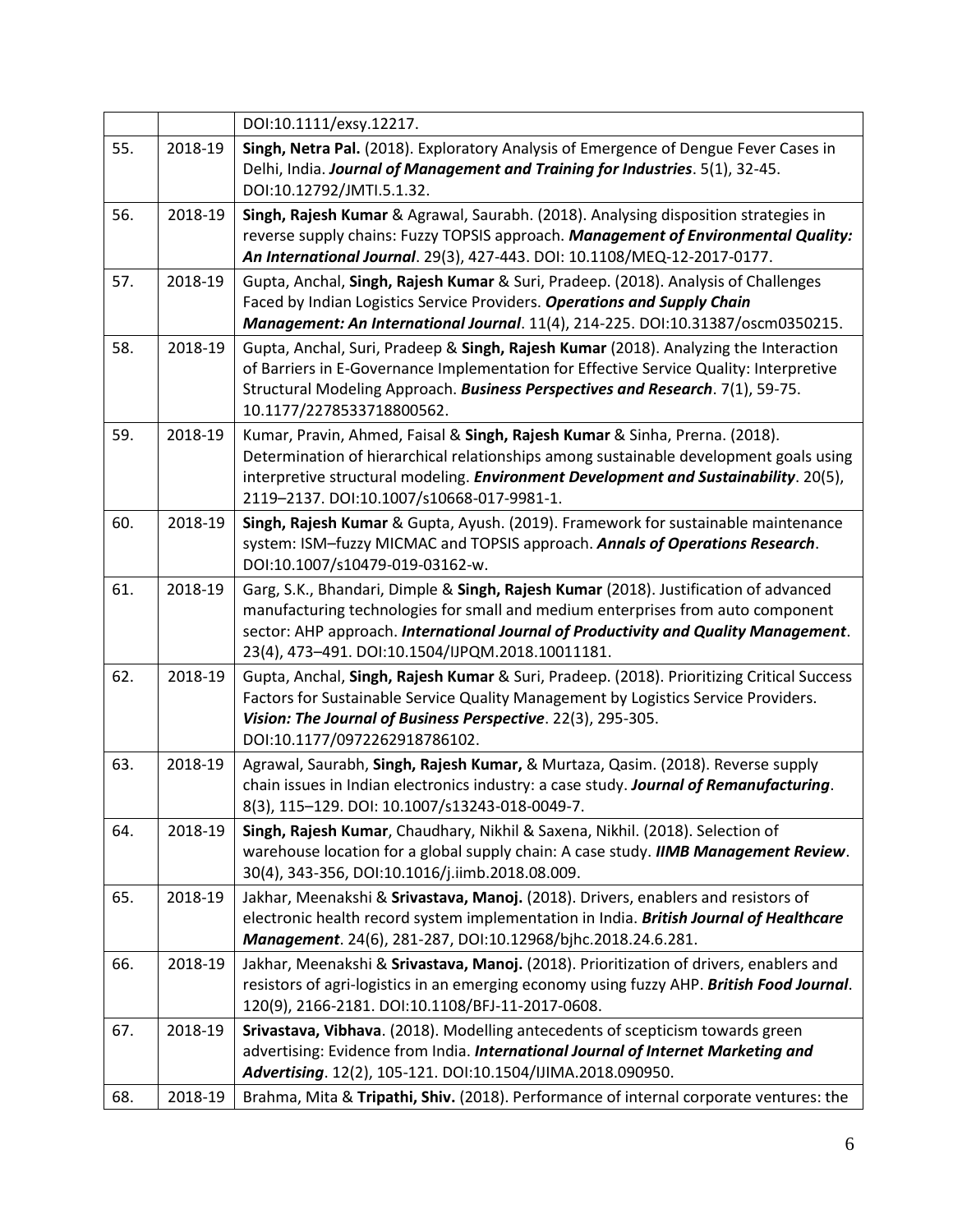|  | effect of team interactions and the absorptive capacity of the firm. <b>International</b> |
|--|-------------------------------------------------------------------------------------------|
|  | <b>Journal of Indian Culture and Business Management.</b> $17(1)$ , 35-65.                |
|  | DOI:10.1504/IJICBM.2018.093019.                                                           |

### **Summary of Cases**

| S.No. | Year    | <b>Cases</b>                                                                                                                                                                                                                                                                                                                                     |
|-------|---------|--------------------------------------------------------------------------------------------------------------------------------------------------------------------------------------------------------------------------------------------------------------------------------------------------------------------------------------------------|
| 1.    | 2018-19 | Venkatesh, Vishnu Chandar, Sharma, Veeresh & Bhatnagar, Jyotsna. (2018).<br>Fluorescent Group: Blue Ocean Shift. (Case Study No. 9B18M176). London, Canada:<br>Richard Ivey School of Business.                                                                                                                                                  |
| 2.    | 2018-19 | Dasgupta Meeta.(2018). Neat and Clean Solutions : the growth challenge. (Case Study<br>No. 9B18M116). London, Canada: Richard Ivey School of Business.                                                                                                                                                                                           |
| 3.    | 2018-19 | Dasgupta Meeta. (2018). Care Unlimited: An Entrepreneurial Growth Dilemma. (Case<br>Study No. 9B18M117). London, Canada: Richard Ivey School of Business.                                                                                                                                                                                        |
| 4.    | 2018-19 | Iyer, S. Veena. (2019). Catholic Syrian Bank: Valuing a Majority Stake in a Commercial<br>Bank. (Case Study No. 9B19N005). London, Canada: Richard Ivey School of Business.                                                                                                                                                                      |
| 5.    | 2018-19 | Khushbu Mahajan & Jain, Neera. (2018). Jugnoo's Journey: Disrupting Traditional<br>Markets Through Technology. (Case Study No. 9B18M157). London, Canada: Richard<br>Ivey School of Business.                                                                                                                                                    |
| 6.    | 2018-19 | Mukherjee, Jaydeep. (2018). Fairdeal Appliances: Managing the Dealer Network for<br>Optimal Sales. (Case Study No. 9B18A033). London, Canada: Richard Ivey School of<br>Business.                                                                                                                                                                |
| 7.    | 2018-19 | Kapoor, Avinash & Pradhan, Bandinee. (2018). Voot: Digital Commerce in the World of<br>Connected Screens. (Case Study No. 9B18A051). London, Canada: Richard Ivey School<br>of Business.                                                                                                                                                         |
| 8.    | 2018-19 | Prashar, Anupama & Kaushal, Leena Ajit. (2018). FITPASS: Towards Democratizing<br>Fitness. (Case Study No. 9B18D006). London, Canada: Richard Ivey School of Business.<br>Prashar, Anupama & Kaushal, Leena Ajit. (2018). FITPASS: Towards Democratizing<br>Fitness. (Case Study No. 9B18D006). London, Canada: Richard Ivey School of Business. |
| 9.    | 2018-19 | Prashar, Anupama. (2018). Vaidam Health: facilitating medical - value travel. (Case<br>Study No. 9B18M122). London, Canada: Richard Ivey School of Business.                                                                                                                                                                                     |
| 10.   | 2018-19 | Prashar, Anupama. (2019). Agarwal Packers and Movers Limited: Relocating Emotions.<br>(Case Study No. 9B19A003). London, Canada: Richard Ivey School of Business.                                                                                                                                                                                |
| 11.   | 2018-19 | Venkatesh, Vishnu Chandar, Sharma, Veeresh & Bhatnagar, Jyotsna. (2018).<br>Fluorescent Group: Blue Ocean Shift. (Case Study No. 9B18M176). London, Canada:<br>Richard Ivey School of Business.                                                                                                                                                  |

#### **Summary of Newspaper Articles**

| S.No. | Year    | <b>Newspaper Articles:</b>                                                              |
|-------|---------|-----------------------------------------------------------------------------------------|
| 1.    | 2018-19 | Ghosh, Sajal & Kanjilal, Kakali. (2019, February 09). India in the spotlight: A complex |
|       |         | clean energy revolution. The Economic Times                                             |
| 2.    | 2018-19 | Iyer, S. Veena. (2019, January 11). Using a cannon to kill the flies. The Pioneer.      |
| 3.    | 2018-19 | Misra, Alok. (2018, December 07). 59-minute loans: Leapfrogging MSME lending            |
|       |         | through technology. Business Standard.                                                  |
| 4.    | 2018-19 | Nath, Dhruv. (2018, August 08). What Next?: a pragmatic chat. Outlook.                  |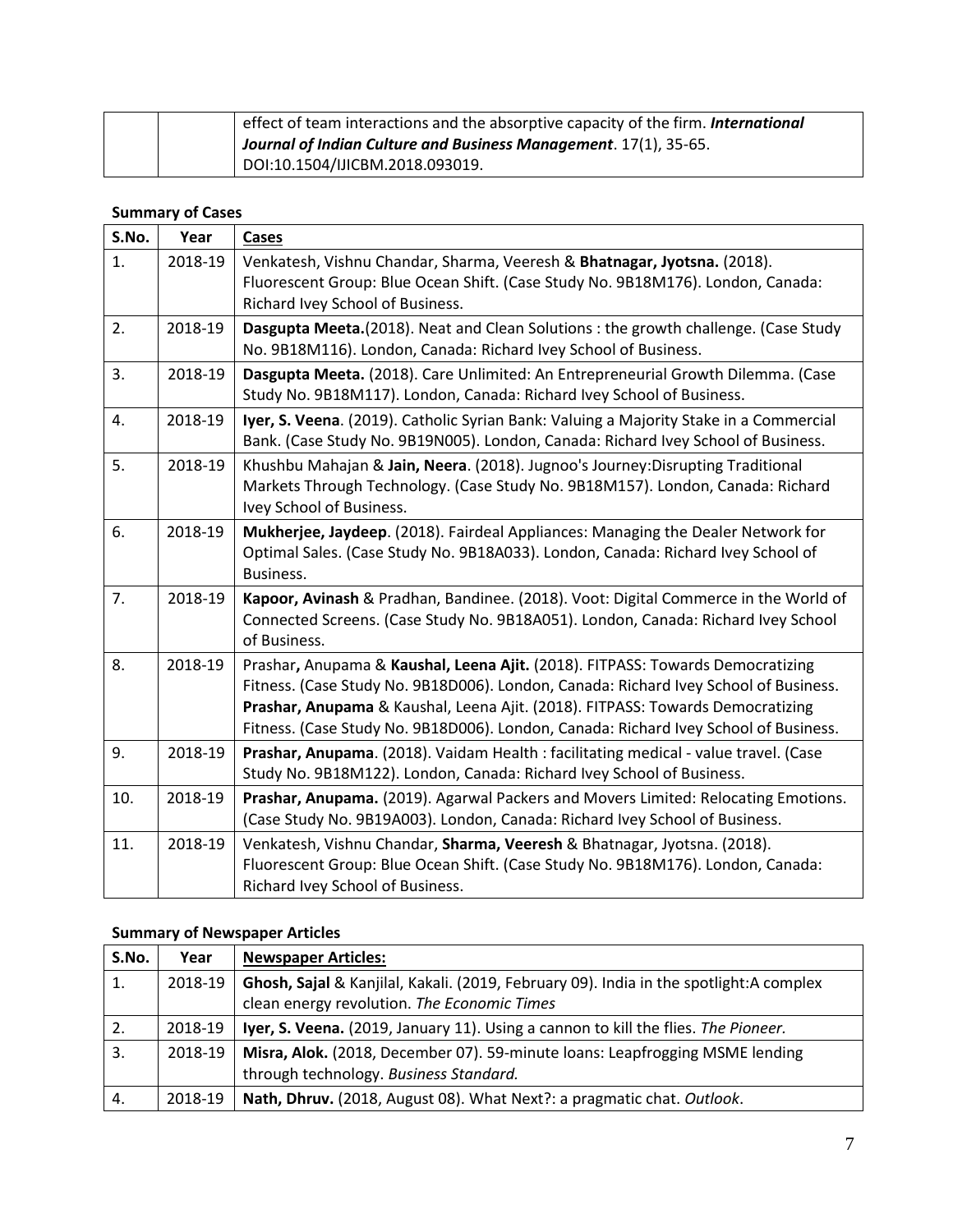| 5.  | 2018-19 | Nath, Dhruv. (2018, November 28). Startup Ecosystem Of Aam Aadmi Angels. The<br>Economic Times.                                   |
|-----|---------|-----------------------------------------------------------------------------------------------------------------------------------|
| 6.  | 2018-19 | Prasad, Rohit. (2018, April 05). The NDA, the UPA, and two types of chicken. Live mint.                                           |
| 7.  | 2018-19 | Prasad, Rohit. (2018, April 19). How world leaders can deal with Donald Trump. Live<br>mint.                                      |
| 8.  | 2018-19 | Prasad, Rohit. (2018, May 02). Does Donald Trump deserve the Nobel peace prize?.<br>Live mint.                                    |
| 9.  | 2018-19 | Prasad, Rohit. (2018, May 17). Can Deve Gowda bring deliverance for the Congress?.<br>Live mint.                                  |
| 10. | 2018-19 | Prasad, Rohit & Singh, Gurbachan. (2018, May 31). Sharper instrument for exchange<br>rate stabilization. Live mint.               |
| 11. | 2018-19 | Prasad, Rohit. (2018, June 14). Contrasting game theories of Gandhi and Jinnah. Live<br>mint.                                     |
| 12. | 2018-19 | Prasad, Rohit & Mathur, Yogesh B. (2018, June 28). Designing an insolvency auction to<br>optimize value. Mint.                    |
| 13. | 2018-19 | Prasad, Rohit & Mathur, Yogesh B. (2018, July 14). Lessons from the Talmud for the IBC.<br>Live mint.                             |
| 14. | 2018-19 | Prasad, Rohit & Mathur, Yogesh B. (2018, July 25). Mitigating the operational risk<br>posed by the IBC. Live mint.                |
| 15. | 2018-19 | Prasad, Rohit. (2018, August 08). Opinion: The time inconsistency of the Assam Accord.<br>Live mint.                              |
| 16. | 2018-19 | Prasad, Rohit. (2018, August 23). Law and order in a time of Lynch mobs. Mint.                                                    |
| 17. | 2018-19 | Prasad, Rohit. (2018, September 19). Opinion: The Gale-Shapley algorithm and the<br>future of work. Live mint.                    |
| 18. | 2018-19 | Prasad, Rohit. (2018, October 18). Opinion: A new process for peace in central India.<br>Live mint.                               |
| 19. | 2018-19 | Prasad, Rohit. (2018, November 01). Opinion: Global trade takes the hit for bad global<br>financing. Live mint.                   |
| 20. | 2018-19 | Prasad, Rohit. (2018, November 14). Opinion : What the discomforts of the rich signify.<br>Live mint.                             |
| 21. | 2018-19 | Prasad, Rohit. (2018, November 29). Opinion : The RBI and the flip flop finance ministry.<br>Live mint.                           |
| 22. | 2018-19 | Prasad, Rohit. (2018, December 13). The inscrutable silence of a star yogi. Mint.                                                 |
| 23. | 2018-19 | Prasad, Rohit. (2018, December 27). The Pure Politics of the Mercurial Mayawati. Mint.                                            |
| 24. | 2018-19 | Prasad, Rohit & Gupta, Gaurav. (2019, January 10). Opinion: The equivalence of farm<br>loan waivers and corporate NPAs. Live mint |
| 25. | 2018-19 | Prasad, Rohit. (2019, January 23). Opinion: Airtel needs to take a leaf from the<br>politician's playbook. Live mint.             |
| 26. | 2018-19 | Prasad, Rohit. (2019, February 07). Opinion : The significance of the floating vote in the<br>2019 elections. Live mint.          |
| 27. | 2018-19 | Prasad, Rohit (2019, February 20). Opinion : Are soldiers paying the price for the<br>'Bollywoodization' of war?. Live mint.      |
| 28. | 2018-19 | Prasad, Rohit. (2019, March 06). Opinion : Exaggeration in brinkmanship is a double-                                              |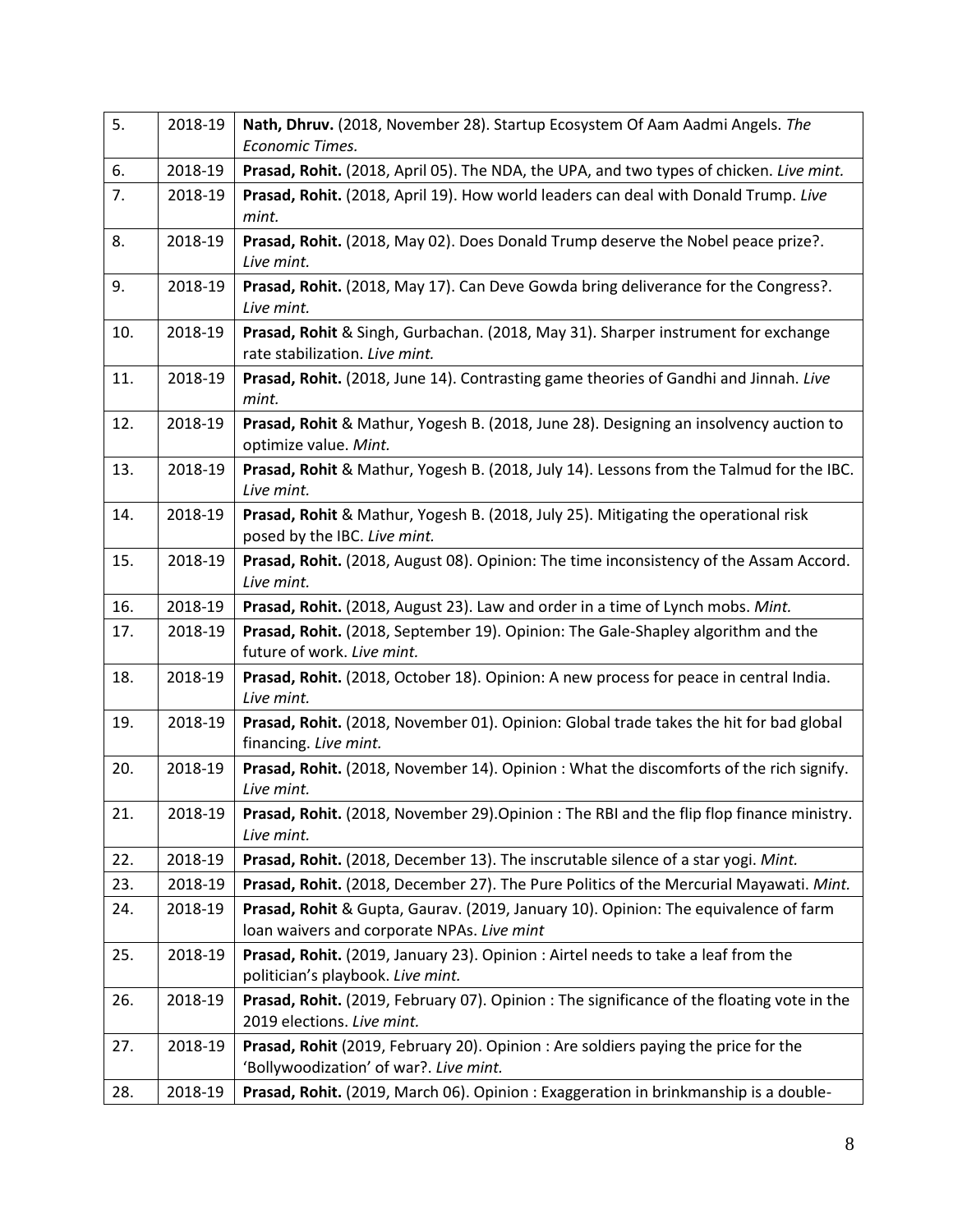|     |         | edged sword. Live mint.                                                               |  |
|-----|---------|---------------------------------------------------------------------------------------|--|
| 29. | 2018-19 | Rai, Shailendra Kumar. (2018, May 21). Need for Higher Education Research or          |  |
|     |         | Teaching?. Times of India.                                                            |  |
| 30. | 2018-19 | Rai, Shailendra Kumar. (2018, October 01). Development Financial Institutions: A      |  |
|     |         | panacea for all problems. The Hans India.                                             |  |
| 31. | 2018-19 | Tapasvi, S. K. (2018, September 26). Widening horizons of public policy. The Tribune. |  |

## **Summary of Book Reviews**

| S.No. | Year    | <b>Book Reviews:</b>                                                                                                                                                                                                                                                                          |  |  |  |
|-------|---------|-----------------------------------------------------------------------------------------------------------------------------------------------------------------------------------------------------------------------------------------------------------------------------------------------|--|--|--|
| 32.   | 2018-19 | Kaushal, Leena Ajit. (2018). [Review of the Book An Economist in the Real World: The<br>Art of Policy Making in India by Basu, Kaushik. 2015. New York: MIT Press]. Vision: The<br>Journal of Business Perspective, 22 (3), 342.                                                              |  |  |  |
| 33.   | 2018-19 | <b>Mukherjee, Jaydeep.</b> (2017). [Review of the Book Marketing 4.0: Moving from<br>Traditional to Digital by Kotler, Philip, Kartajaya, Hermawan & Setiawan, Iwan. 2017.<br>New Jersey : John Wiley]. Vilakshan: XIMB Journal of Management, 14(4), 111-112                                 |  |  |  |
| 34.   | 2018-19 | Panda, Abinash. (2019). [Review of the Book CEO: Chess Master or Gardener? How<br>Game-changing HR Reforms Created a New Future of Bank of Baroda by Khandelwal,<br>Anil K 2018. New Delhi: Oxford University Press]. Vision: The Journal of Business<br><b>Perspective, 23 (1), 107-108.</b> |  |  |  |
| 35.   | 2018-19 | Sharma, Kirti & Kumar, Praval (2018). [Review of the Book Social Media Marketing by<br>Tuten, Tracy L. and Solomon, Michael R. 2016. New Delhi: Sage]. Vision: The Journal of<br><b>Business Perspective, 22 (2), 241-242.</b>                                                                |  |  |  |
| 36.   | 2018-19 | Singh, Netra Pal. (2018). [Review of the Book Data Analytics by Maheshwari, Anil 2017.<br>New Delhi: Mcgrawhill]. NICE Journal of Business, 13 (1), 113-114.                                                                                                                                  |  |  |  |
| 37.   | 2018-19 | Tripathi, Shiv S. (2018). [Review of the Book Value Creation: The Definitive Guide for<br>Business Leaders by Mahajan, Gautam. 2016. New Delhi: Sage]. Vision: The Journal of<br><b>Business Perspective, 22 (2), 239-240.</b>                                                                |  |  |  |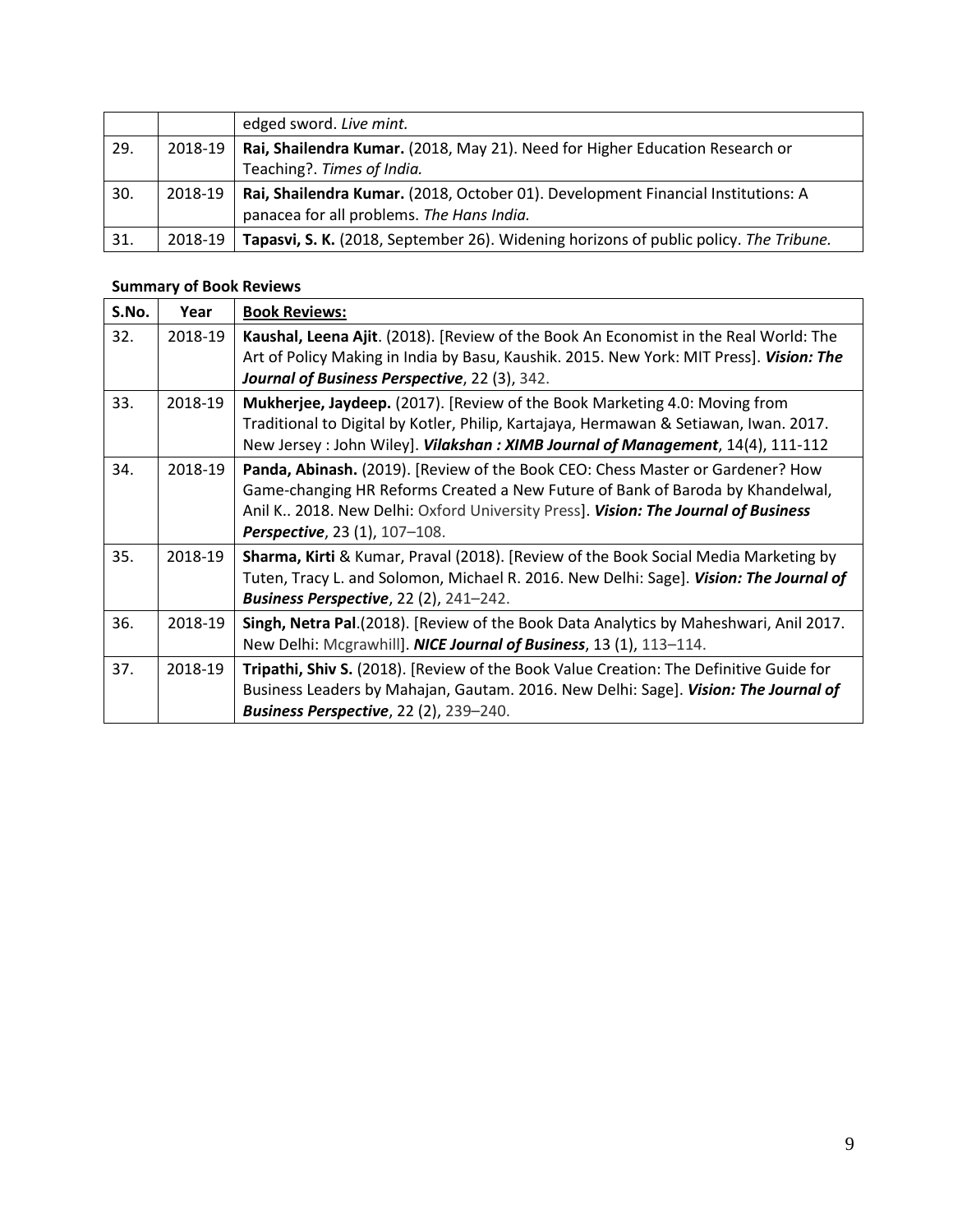| S.No. | Year | Papers presented by Faculty in National/International Conferences                                                                                                                                                                                                                              |  |  |  |
|-------|------|------------------------------------------------------------------------------------------------------------------------------------------------------------------------------------------------------------------------------------------------------------------------------------------------|--|--|--|
| 1.    | 2018 | Bhusnurmath, N R (2018); "Corporate Bond Market as a source of capital funds in<br>Emerging Economies-the Indian Experience" presented paper in 7th International<br>Conference on Business and Economic Development (ICBED), New York (USA) during<br>April 9-10, 2018                        |  |  |  |
| 2.    | 2018 | Srivastava, Ritu (2018); "Institutionalising Engagement at the DO mixed method<br>approach." presented paper in JAMS 2018 ISB, Hyderabad (India)during April 26-28,<br>2018                                                                                                                    |  |  |  |
| 3.    | 2018 | Gupta, Shaphali (2018); "Understanding the feasibility and deffusion of the grassroots<br>Innovation: An orgainizing frame work" presented paper in JAMS 2018 ISB, Hyderabad<br>(India) during April 26-28, 2018                                                                               |  |  |  |
| 4.    | 2018 | Sharma, Kirti (2018); "Determinants of Online Health Information Seeking Behaviour<br>(OHISB) for Preventive Health among Working Executives in Emerging Markets"<br>presented paper in JAMS 2018 ISB, Hyderabad (India) during April 26-28, 2018                                              |  |  |  |
| 5.    | 2018 | Sharma, Kirti (2018); "A study of factor effecting online health information seeking<br>behavior (OHISB) of young working professionals."" presented paper in International<br>conference 47th EMAC 2018 at Glasgow (UK) during May 29, 2018 to June 1, 2018                                   |  |  |  |
| 6.    | 2018 | Ghosh, Sajal (2018); "International crude oil price and clean energy stock price: A study<br>on asymmetric relationship" presented paper in Clute International Academic<br>Conference on Business, Barcelona (Spain) during June 3-7, 2018                                                    |  |  |  |
| 7.    | 2018 | Narain, Vishal (2018); "Gurgaon first': changing water flows and neoliberal<br>development in peri-urban Gurgaon, India" presented paper in Seminar on<br>Urbanization, Events, Resources, Risks and Movements; Wageningen University,<br>Wageningen (The Netherlands) during June 18-19, 2018 |  |  |  |
| 8.    | 2018 | Prashar, Anupama (2018); "Continuous Improvement (CI) in professional service<br>delivery: A Systematic Literature Review"" presented paper in 25th Annual European<br>Operation Management Association, Budapest (Hungary) during June 24-26, 2018                                            |  |  |  |
| 9.    | 2018 | Singh, Rajesh K (2018); "Suppliers green performance evaluation using fuzzy extended<br>ELECTRE approach "" presented paper in International conference on Resource<br>Sustainability (icRS2018) at Beijing (China) during June 27-29, 2018                                                    |  |  |  |
| 10.   | 2018 | Srivastava, Vibhava (2018); "Modeling the Impact of Personal Factors in Social Media<br>Adoption by B2B Sales People" presented paper in 2018 AMA Summer Academic<br>Conference, Boston, MA (USA) during August 8-12, 2018                                                                     |  |  |  |
| 11.   | 2018 | Singh, Rajesh K (2018); "Analysing the Cyber Security risks in Globalized supply chains"<br>presented paper in 8th International conference on Operations and Supply Chain<br>Management (OSCM) 2018, Cranfield University (UK) during September 9-12, 2018                                    |  |  |  |
| 12.   | 2018 | Kaushal, Leena Ajit (2018); "The Drivers of Outward Foreign Direct Investment from<br>India" presented paper in 10th Economics & Finance Conference, International<br>Institute of Social & Economic Science, Rome (Italy) during September 10-13, 2018                                        |  |  |  |
| 13.   | 2018 | Mukherjee, Jaydeep (2018); "Selectronic: Facing Disruption due to Artificial<br>Intelligence" presented paper in NACRA 2018 Annual Conference, Orlando, Florida<br>(USA) during October 4-6, 2018                                                                                              |  |  |  |
| 14.   | 2018 | Sharma, Veeresh (2018); "Selectronic: Facing Disruption due to Artificial Intelligence"<br>presented paper in NACRA 2018 Annual Conference, Orlando, Florida (USA) during                                                                                                                      |  |  |  |

**Papers presented by Faculty in National/International Conferences**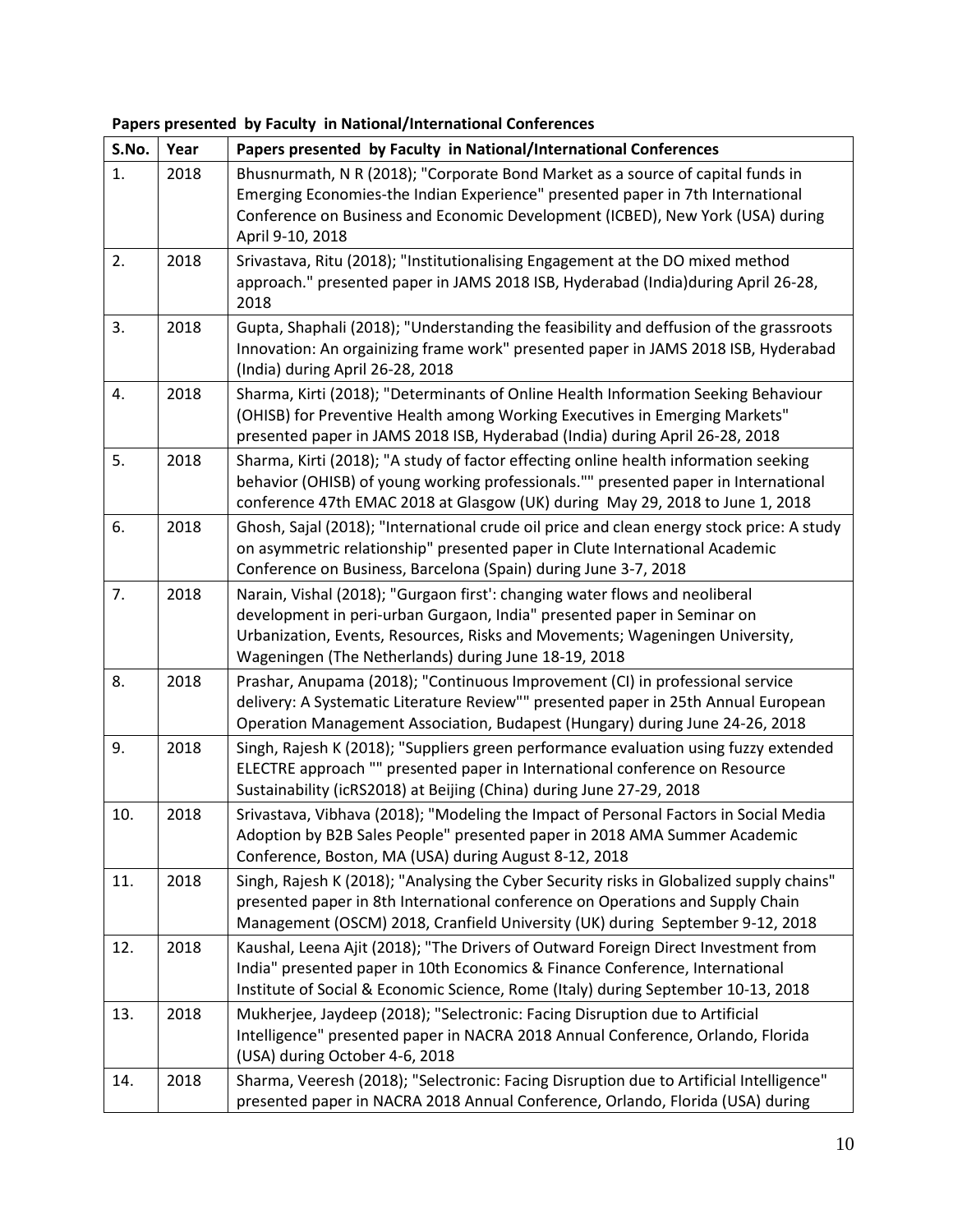|     |      | October 4-6, 2018                                                                                                                                                                                                                                                                               |  |  |  |
|-----|------|-------------------------------------------------------------------------------------------------------------------------------------------------------------------------------------------------------------------------------------------------------------------------------------------------|--|--|--|
| 15. | 2018 | Singh, N P (2018); "A study of Disruption in the Indian Telecommunication" presented<br>paper in International Research GSOM Emerging Markets Conference 2018, Saint<br>Petersburg (Russia) during October 4-6, 2018                                                                            |  |  |  |
| 16. | 2018 | Singh, N P (2018); "Comparative Analysis of Data Mining Models for Classification for<br>Small Data Set" presented paper in 12th International Conference on Application of<br>ICTs, Almaty (Kazakhastan) during October 16-19, 2018                                                            |  |  |  |
| 17. | 2018 | Tapasvi, S. K. (2018); "Leadership Lessons from an e-Governance Programme in India"<br>presented paper in Vietnam Symposium on Leadership and Public Policy (VSLP 2018),<br>Hanoi (Vietnam) during October 30-31, 2018                                                                          |  |  |  |
| 18. | 2018 | Kaushik, Anjali (2018); "End to End Computerization in Public Distribution System in<br>Telangana, India" presented paper in International Conference on Science, Technology,<br>Engineering & Management (ICSTEM), Hong Kong during November 9-10, 2018                                        |  |  |  |
| 19. | 2018 | Singh, Rajesh K (2018); "Justification of Lean manufacturing for sustainable competitive<br>advantage: Analytic hierarchy process approach" presented paper in 49th Annual<br>Meeting of the Decision Sciences Institute, Chicago, Illinois (USA) during November 17-<br>19, 2018               |  |  |  |
| 20. | 2018 | Tripathi, Shiv S. (2018); "Scaling up to Sell: Insights from an Emerging Market"<br>presented paper in 12th ISDSI Conference, SP Jain Institute, Mumbai (India) during<br>December 27-30, 2018                                                                                                  |  |  |  |
| 21. | 2018 | Singh, Rajesh K (2018); "Analysing the Cyber Security risks in Globalized supply chains"<br>presented paper in 12th ISDSI Conference, SP Jain Institute, Mumbai (India) during<br>December 27-30, 2018                                                                                          |  |  |  |
| 22. | 2019 | Kaushal, Leena Ajit (2019); "Milk Basket - A Sustainable & Innovative Business Model"<br>presented paper in National Conference on Achieving Business Excellence through<br>Sustanability & Innovation, DIAS, New Delhi (India) on January 5, 2019                                              |  |  |  |
| 23. | 2019 | Kaushal, Leena Ajit (2019); "Unit Economics: A Unique Strategy for Survival of On-<br>Demand Grocery Startups" presented paper in 3rd International conference on<br>Evidence Based Management, BITS-Pilani (India) during February 1-2, 2019                                                   |  |  |  |
| 24. | 2019 | Narain, Vishal (2019); "(Peri)urbanization and the commons " presented paper in<br>Workshop on emerging Challenges for urban Sustainability in India, Bangalore (India)<br>during January 3-4, 2019                                                                                             |  |  |  |
| 25. | 2019 | Shaik, Imlak (2019); "Does Policy Uncertanity affect investors sentiment (VIX) ?"<br>presented paper in International conference on Evidence Based Management, BITS-<br>Pilani (India) during February 1-2, 2019                                                                                |  |  |  |
| 26. | 2019 | Narain, Vishal (2019); "Mainstreaming Social Capital and Disaster Risk Reduction in<br>Education Currica: a Periurban Perspective" presented paper in Disaster Resilience and<br>Sustainable Development, AIT, Thailand during March 7-8, 2019                                                  |  |  |  |
| 27. | 2019 | Gupta, Amit Kumar (2019); "Impact of Innovation on firm Performance: An Evidence<br>from Indian Manufacturing Industries" presented paper in International Research<br>Conference 2019 on Social Innovation: For Transforming The World, ITC Grand Central,<br>Mumbai (India) on March 14, 2019 |  |  |  |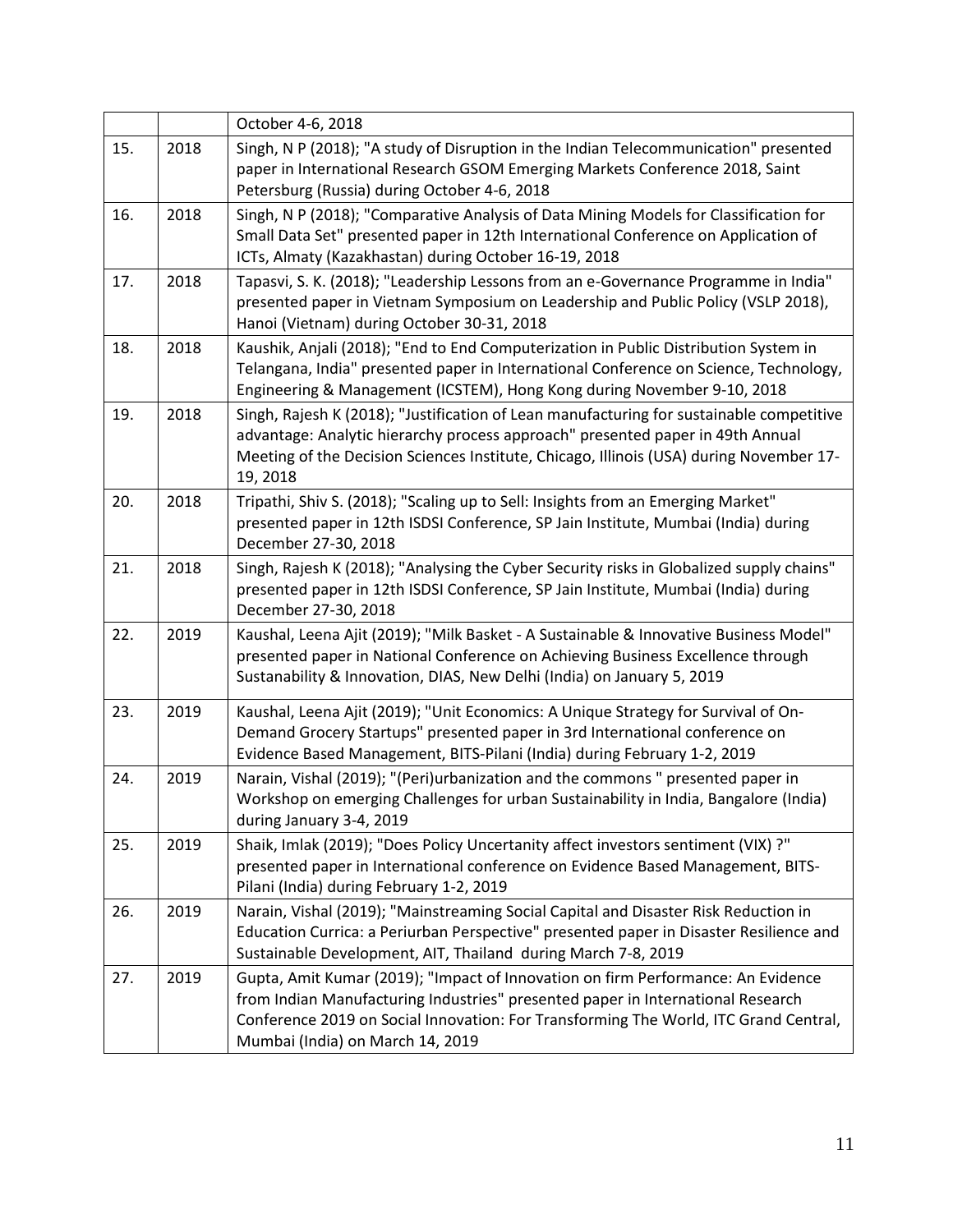| Seminars/Workshops/Roundtables Organized |                                                      |                                                                                                                                                                                                               |                                                                                                               |                              |
|------------------------------------------|------------------------------------------------------|---------------------------------------------------------------------------------------------------------------------------------------------------------------------------------------------------------------|---------------------------------------------------------------------------------------------------------------|------------------------------|
| S.No                                     | <b>Lecture Delivered</b><br>by                       | Orgainization                                                                                                                                                                                                 | <b>Topic</b>                                                                                                  | Date of<br>seminar           |
| 1.                                       | Dr. Jyoti Bachani                                    | St. Mary's College of<br>California, USA                                                                                                                                                                      | 'Humanistic Management:<br><b>Emerging Areas of Research'</b>                                                 | $4-Apr-18$                   |
| 2.                                       | Dr. Jagdish Sheth                                    | Charles H. Kellstadt Chair<br>in Marketing of Goizueta<br><b>Business School, Emory</b><br>University, Atlanta, USA                                                                                           | Driving Growth in India by Serving<br>the BoP Segment                                                         | $4$ -Jul-18<br>(Full day)    |
| 3.                                       | Dr. Sander Heinsalu                                  | enior Lecturer<br>(Economics) in the<br>Research School of<br>Economics of the<br><b>Australian National</b><br>University                                                                                    | Signaling in game theory: Why talk<br>is cheap, but a costly action<br>credible                               | 28-Nov-18                    |
| 4.                                       |                                                      | <b>CHRO Conference</b>                                                                                                                                                                                        | A Learning evening on<br>Phenomenological ways of<br>Leadership Development & Triple<br>Loop Learning         | 31-July-18                   |
| 5.                                       |                                                      | Compassionate<br>Corporations                                                                                                                                                                                 | <b>Business Leaders' Dialogue-2018</b>                                                                        | 11-Sept-<br>18<br>(Full day) |
| 6.                                       | Dr. Andrew Bradly                                    | Senior Lecturer<br>(Management), Research<br>School of Management of<br>the Australian National<br>University                                                                                                 | Filling governance gaps: Why<br>private firms provide public goods<br>and services in developing<br>countries | 28-Nov-18                    |
| 7.                                       | Dr. Pawan<br><b>Budhwar</b>                          | 50th Anniversary<br>Professor of International<br><b>HRM at Aston Business</b><br>School                                                                                                                      | How to enhance success with<br>research grants or Publishing in<br>leading journals                           | 11-Dec-18                    |
| 8.                                       | Prof. Manjit S.<br>Yadav                             | Macy's Foundation<br>Professor, Mays Business<br>School                                                                                                                                                       | "Lost in a universe of markets:<br>toward a theory of market scoping<br>for early stage technologies"         | 8-Jan-19                     |
| 9.<br>10.                                | Dr. Badri<br>Narayanan<br>Gopalakrishnan<br>Dr. Anol | Research Economist at<br><b>Center for Global Trade</b><br>Analysis, Purdue<br>University and Consulting<br>Economist, McKinsey<br>Global Institute Center for<br><b>Economic Research</b><br>Muma College of | Artificial Intelligence and<br><b>Economic Data Modeling</b><br>The Effects of Community                      | 16-Jan-19                    |
|                                          | Bhattacherjee                                        | Business, CIS 2083                                                                                                                                                                                            | Feedback on Idea Refinement in                                                                                | 18-Jan-19                    |